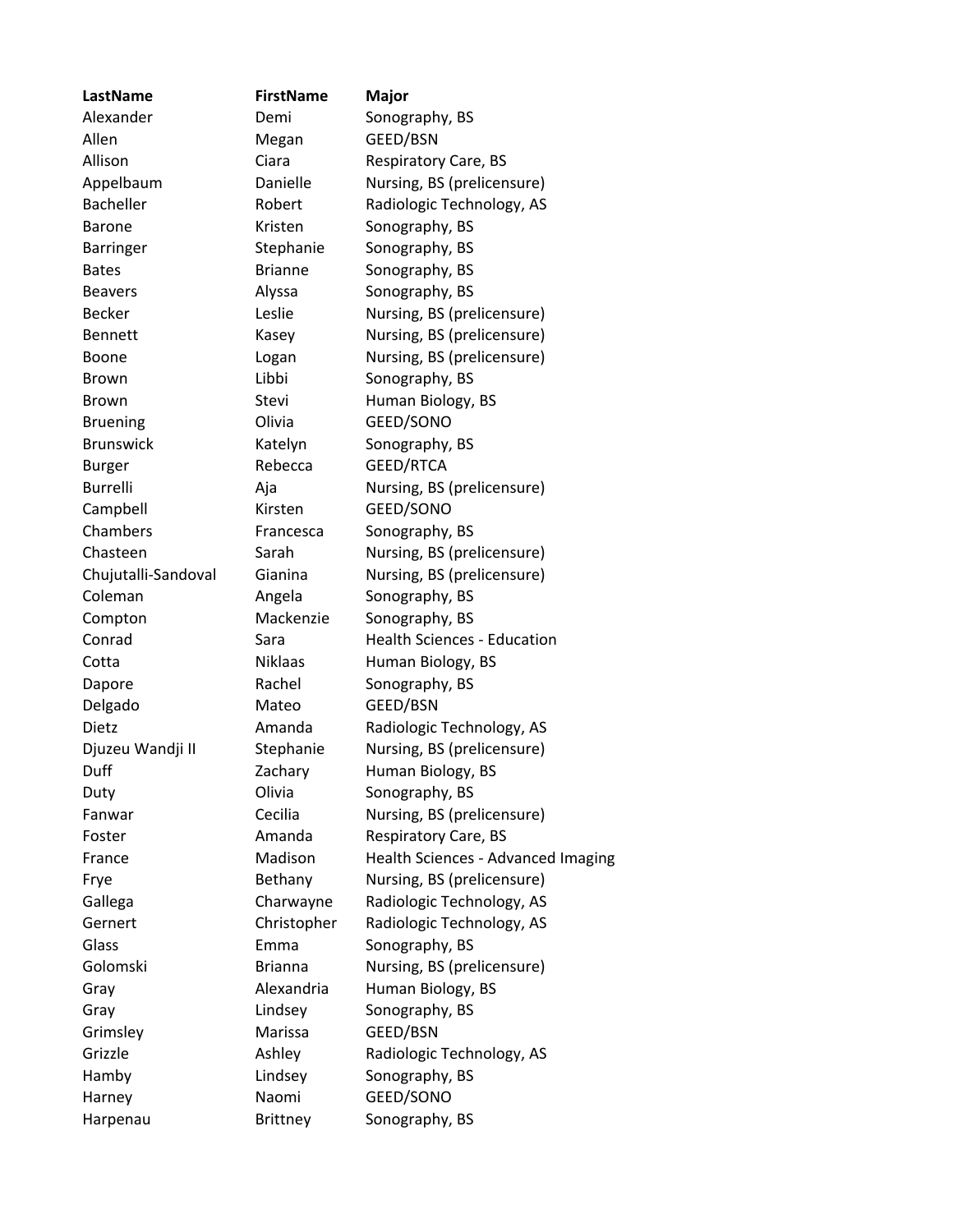Harrell **Alexandra** Sonography, BS Hayes Carleigh Sonography, BS Hayes Cassidy Nursing, BS (prelicensure) Hearn Ashton Sonography, BS Henderson Jaclyn Nursing, BS (prelicensure) Henderson Lydia Nursing, BS (prelicensure) Holbert Chyna Nursing, BS (prelicensure) Howard Aleesha PTTC Hurlburt Lauren Sonography, BS James Lydia Nursing, BS (prelicensure) James Nkpoikana Nursing, BS (prelicensure) Jean-Jacques Patrick Radiologic Technology, AS Ji Woo Rim Human Biology, BS Johnson Emma Health Care Management, BS (OTD Track) Johnson Liessa Nursing, BS (prelicensure) Kaufman Joni GEED/RTCA Keller Kayla GEED/SONO Kinsey **Erica** GEED/SONO Krofa **Dorcas** GEED/BSN Kroger **Haley** Sonography, BS Leach Thane Radiologic Technology, AS Lovelace Casey Sonography, BS Lutz Devin GEED/SONO Madden Morena Nursing, BS (prelicensure) McClain Michaella Nursing, BS (prelicensure) McSurley **Ioleen** Nursing, BS (prelicensure) Meadows Ashley GEED/RTCA Melzoni Taylor Nursing, BS (prelicensure) Mensah Barnabas Respiratory Care, BS Mills **Kimberly** Respiratory Care, BS Molina Caitlin Health Care Management, BS Morris Michelle Nursing, BS (prelicensure) Mowbray **Emily** Sonography, BS Muhlenkamp Michelle GEED/SONO Neumeier Gwen Radiologic Technology, AS Newland Danielle Sonography, BS Nwaoha Stephanie GEED/BSN Nyakanga Brenda Nursing, BS (prelicensure) Packard **Erin** Erin Nursing, BS (prelicensure) Park **Emily** Emily Human Biology, BS Pennington **Andrew** Respiratory Care, BS Pineda Valeria GEED/BSN Reece Hannah Radiologic Technology, AS Reed-Chaparro Ashley Human Biology, BS ReMillard **Vanessa** Sonography, BS Rinderle **Lydia** Lydia Sonography, BS Robinson Charles Health Sciences - Advanced Imaging Robinson **Olivia** GEED/SONO